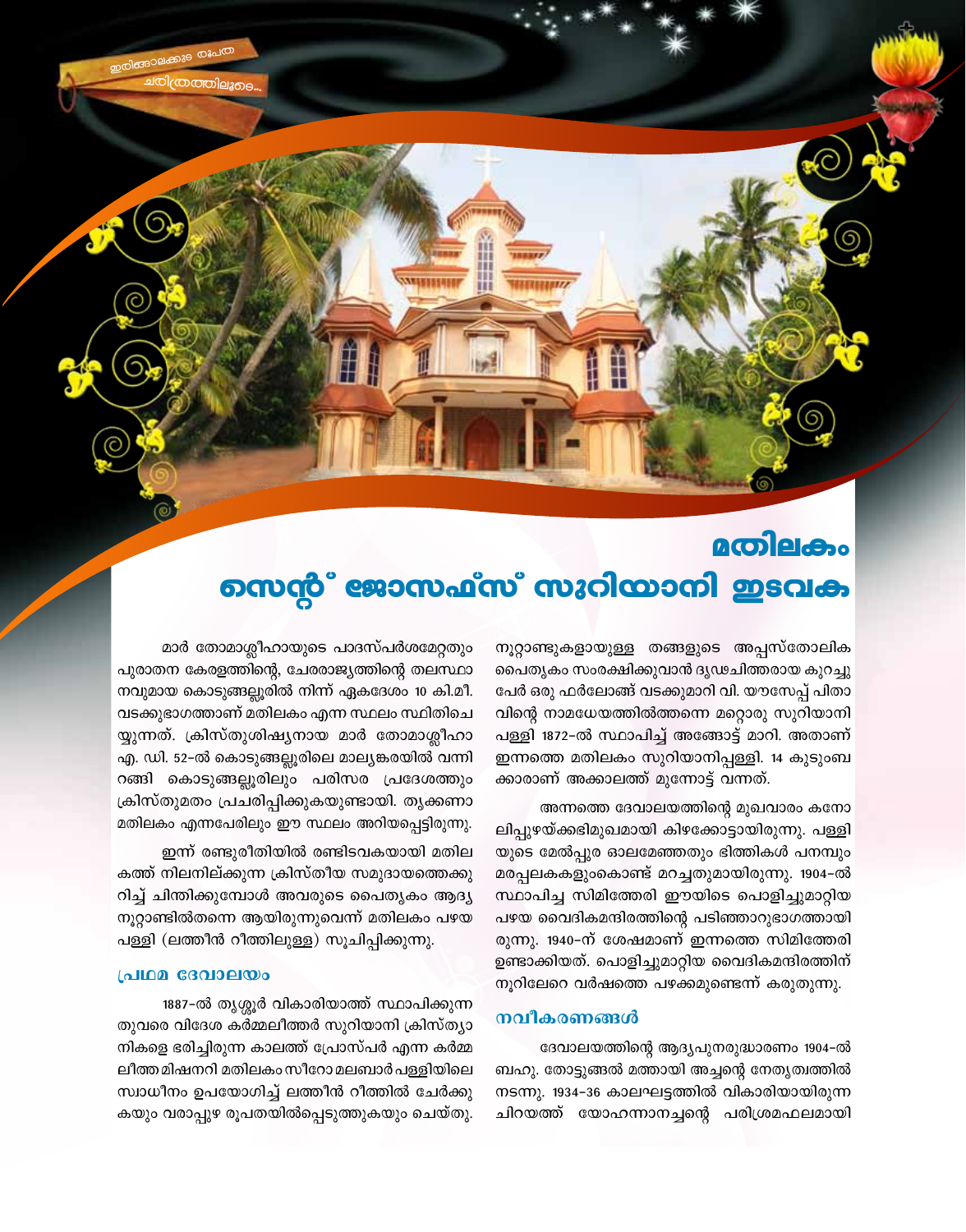

പാരിഷ്ഹാൾ

## നവീനദേവാലയം, വൈദികമന്ദിരം

പുതിയ പള്ളി കുന്നിനു താഴെ റോഡിന്നഭിമു ഖമായി പണിയുകയാണുണ്ടായത്. പള്ളി പണിക്ക് നേതൃത്വം കൊടുത്തത് ബഹു. ആന്റണി മുക്കാട്ടു കരക്കാരനച്ചനായിരുന്നു. 2001 ഏപ്രിൽ 19–ന് മാർ ജെയിംസ് പഴയാറ്റിൽ പിതാവ് ദേവാലയത്തിന്റെ കുദാശാകർമ്മം നടത്തി. വളരെ സൗകര്യപ്രദവും മനോഹരവുമായ പുതിയ പള്ളി ഇന്ന് മതിലകത്തു കാരുടെ അഭിമാനമായി നിലകൊള്ളുന്നു. പിന്നീട് വന്ന ബഹു. തോമസ് ഡി. മാളിയേക്കലച്ചന്റെ നേതൃത്വത്തിൽ നിർമ്മിച്ച പുതിയ വൈദിക മന്ദിരം 21.8.2002-ൽ പിതാവ് ആശീർവദിച്ചു.



വൈദിക മന്ദിരം

വിശുദ്ധ യൗസേപ്പിതാവിന്റെ ഊട്ടുതിരുനാൾ തുടങ്ങുന്നതിന് നേതൃത്വം കൊടുക്കുകയും ഇടവക ഡയറക്ടറി പ്രസിദ്ധീകരിക്കാൻ വേണ്ട മിക്കവാറും കാര്യങ്ങൾ പൂർത്തിയാക്കുകയും ചെയ്ത അവസരത്തി ലാണ് വികാരിയായിരുന്ന ബഹു. ജോസ് കുറ്റിക്കാട്ടച്ചൻ 2003-ൽ വാഹനാപകടത്തിൽ ആകസ്മികമായി മര ണമടഞ്ഞത്.

# സെന്റ് ജോസഫ്സ് കോൺവെന്റ്

ബഹു. ജോസഫ് ഗോപുരം അച്ചൻ വികാരിയാ യിരുന്ന കാലത്ത് 2.6.2003–ൽ സൊസൈറ്റി ഓഫ് ലേഡീസ് ഓഫ് മേരി ഇമാകുലേറ്റ് (എസ്. എൽ. എം. ഐ) കോൺഗ്രിഗേഷന്റെ ഒരു മഠം ചക്കരപ്പാടത്ത് ബഹു. ജോസഫ് പടമാടനച്ചൻ നല്കിയ കെട്ടിടത്തിൽ

പള്ളിക്ക് നടപ്പുര പണിയിച്ചു. 1933 മുതൽ 1941 വരെ യുള്ള കാലത്ത് എടക്കുളം പള്ളിയിലെ ബഹു. വികാരി യച്ചന്മാരായിരുന്നു മതിലകം പള്ളിയിലെ തിരുക്കർ മ്മങ്ങളും ആത്മീയകാര്യങ്ങളും നിർവ്വഹിച്ചിരുന്നത്.

# സ്ഥിരവാസമുള്ള വികാരി

1941 മാർച്ച് മാസം മുതൽക്കാണ് ഇവിടെ സ്ഥിരം വികാരിയെ നിയമിച്ചത്. 1947-ൽ വികാരിയായിരുന്ന ബഹു. കാളാശ്ശേരി തോമസച്ചന്റെ നേതൃത്വത്തിലാണ് പള്ളിക്ക് രണ്ടാമത്തെ വിപുലമായ പുനരുദ്ധാരണം നടത്തിയത്. പള്ളിയുടെ മുൻഭാഗം പുതുക്കിപ്പണിതു. പള്ളിക്കുപുറകിൽ സങ്കീർത്തിമുറി പണിതു. സിമിത്തേ രിയുടെ വേലി മാറ്റി, മതിലാക്കി കല്ലറകൾ പണിതു. 1959-ൽ ഇടവകയിൽ നിന്നുള്ള പ്രഥമ വൈദികനായ ബഹു. ജോസഫ് പടമാടൻ അച്ചൻ തിരുപ്പട്ടം സ്വീക രിച്ചു.

1964-ൽ വികാരിയായിരുന്ന ബഹു. ജോസഫ് കടമ്പാട്ടുപറമ്പിലച്ചന്റെ ശ്രമഫലമായി പടിഞ്ഞാറെ വെമ്പല്ലൂരിൽ കുരിശുപള്ളിക്കായി 60 സെന്റ് സ്ഥലം വാങ്ങുവാൻ കഴിഞ്ഞു. ഇവിടെ 1974-ൽ പണിയിച്ച കുരിശുപള്ളി ഇന്ന് ഇരിങ്ങാലക്കുട രൂപതയുടെ കീഴിൽ സ്വതന്ത്ര ഇടവകപള്ളിയായി നിലകൊള്ളുന്നു.

1967-ൽ വികാരിയായിരുന്ന ബഹു. ചിറ്റിലപ്പിള്ളി വി. ജോസഫ് അച്ചന്റെ കാലത്ത് പള്ളി നവീകരിക്കു കയും വിസ്തൃതമാക്കുകയും ചെയ്തു. കനോലിപ്പു ഴക്കഭിമുഖമായിരുന്ന പള്ളിയുടെ മുഖവാരം 1979-ൽ ബഹു. ആന്റോ തച്ചിൽ അച്ചന്റെ കാലത്ത് പടിഞ്ഞാറെ റോഡിനഭിമുഖമായി നിർമ്മിച്ചു.

### க்வேு

ഇടവകയുടെ പരിധിയിൽപ്പെട്ട പെരിഞ്ഞനത്ത് NH-17-ന് സമീപം ബഹു. ആന്റോ തച്ചിലച്ചന്റെ നേതൃ ത്വത്തിൽ നാല്സെന്റ് സ്ഥലം വാങ്ങി വി. അന്തോണീ



സെന്റ് ആന്ററണീസ് കപ്പേള

സിന്റെ നാമത്തിൽ നിർമ്മിച്ച കപ്പേള 1981 ഫെബ്രുവരി 4–ാം തിയതി മാർ ജെയിംസ് പഴയാ റ്റിൽ പിതാവ് ആശീർവദിച്ചു. ഇവിടെ ചൊവ്വാഴ്ചകളിൽ നൊ വേന നടത്തിപ്പോരുന്നു.

# പാരിഷ് ഹാൾ

ബഹു. വിത്സൻ ഈരത്ത റയച്ചന്റെ കാലത്താണ് പള്ളിക്ക് സമീപം പാരിഷ്ഹാൾ പണി തീർത്ത് വെഞ്ചിരിച്ച് ഉദ്ഘാടനം ചെത്തത്.